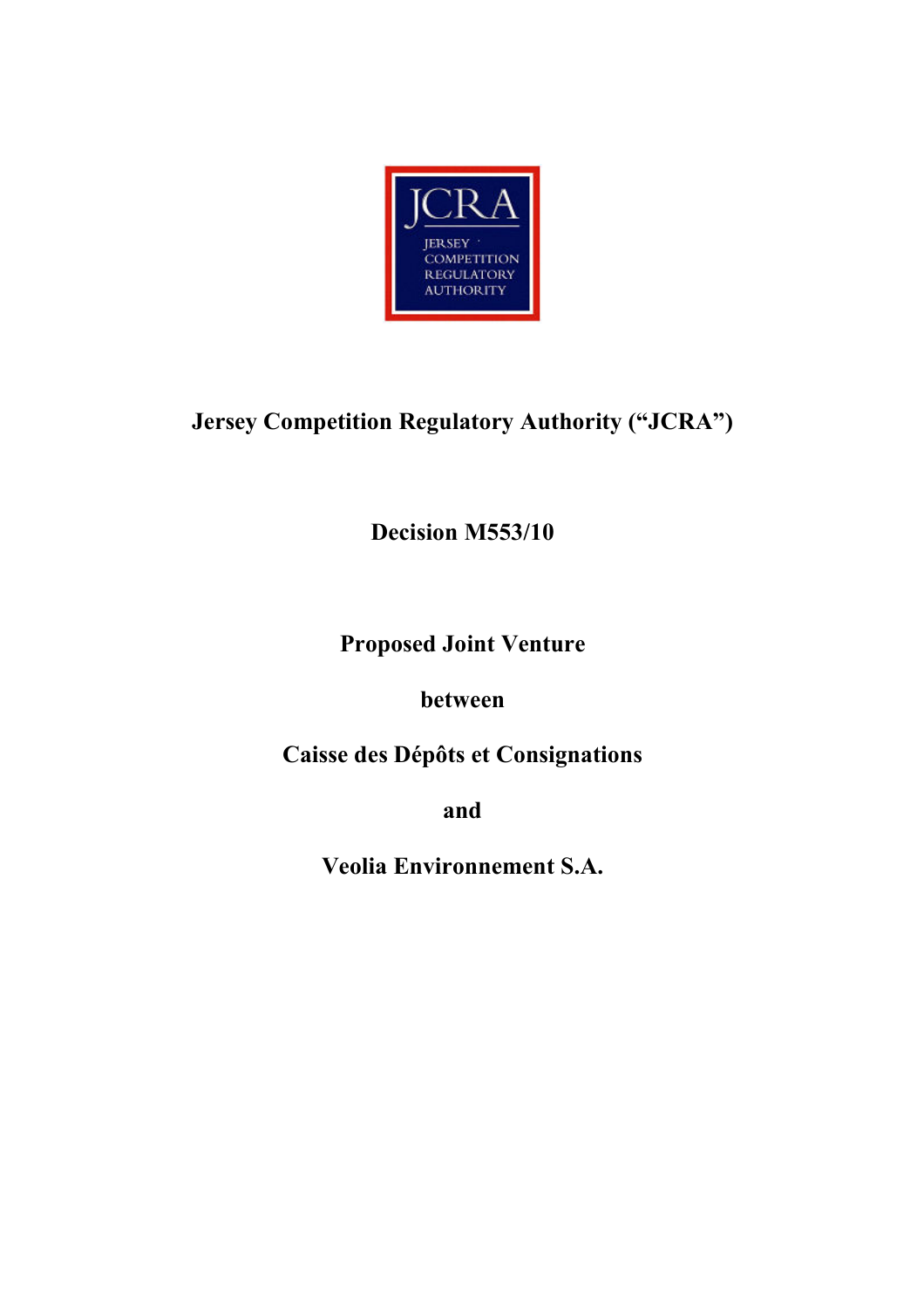### The Notified Transaction

- 1. On 23 June 2010, the JCRA received an application (the "Application") for approval under Article 20(1) of the Competition (Jersey) Law 2005 (the "Law") concerning the proposed joint venture between Caisse des Dépôts et Consignations ("CDC") and Veolia Environnement S.A. ("VE"). CDC and VE propose to create a full-function joint venture comprising Transdev (a subsidiary of CDC) and Veolia Transport (a subsidiary of VE). Veolia Transport is the parent company of Connex Transport Jersey Limited.
- 2. The merger would be carried out by way of contribution of Veolia and Transdev to a new entity, jointly controlled by VE, acting as the industrial operator of the new group, and by CDC, acting as long term strategic shareholder.
- 3. The JCRA registered a notice of its receipt of the application in the Jersey Gazette and on its website on 24 June 2010, inviting comments on the proposed joint venture by 8 July 2010. The JCRA received one comment, considered below.

# The Parties

- (a) CDC
- 4. CDC is a state owned French public group and a long term investor intended to serve the general interest and economic development of France. CDC owns a majority stake in Transdev. Transdev is active in passenger public transport in many countries including the United Kingdom. Any reference to CDC includes reference to any of its subsidiaries including Transdev.
- 5. According to the Application, CDC does not have a share of supply of goods or services of any description purchased from, or supplied, to persons in Jersey.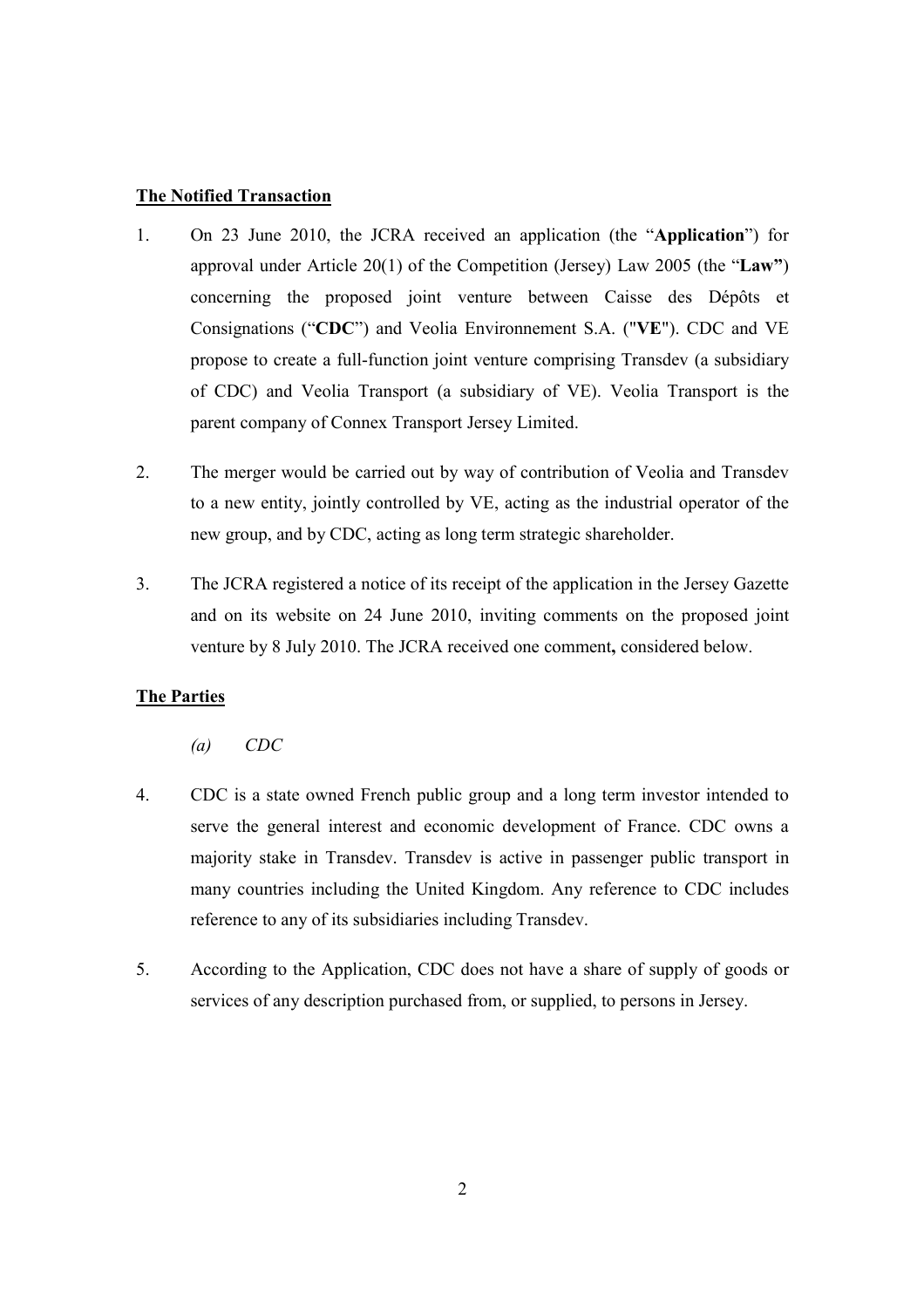## (b) Veolia Transport

- 6. VE is a French registered company and is listed on the Paris Stock Exchange. According to the Application, VE has four divisions: Veolia Water, Veolia Properte (involved with waste management), Veolia Energie and Veolia Transport. Veolia Transport is active in passenger public transport systems in 28 countries worldwide. Veolia Transport is the parent company of Connex Transport Jersey Limited ("Connex").
- 7. Connex is the sole provider of omnibus and school transportation services in Jersey. Since November 2002, Connex has provided network omnibus services under a contract with the States of Jersey which is due to end 31 December 2012. Pursuant to another single contract with the States of Jersey, Connex provides school bus services and a tourist orientated bus service "myExplorer", the latter between April and October of each year.

#### The Requirement for JCRA Approval

- 8. According to Article 20(1) of the Law, a person must not execute a merger or acquisition of a type described by the Mergers Competition (Mergers and Acquisitions) (Jersey) Order 2005 (the "Order") except with and in accordance with the approval of the JCRA. According to Article 2(5)(a) of the Law, a merger or acquisition occurs for the purposes of the Law on the creation of a joint venture, being a business activity carried on jointly by two or more persons, whether or not in partnership.
- 9. The Parties applied for JCRA approval under Article 4 of the Order on the basis that Connex, a subsidiary of Veolia Transport, holds an existing share of 40% or more of the supply of omnibus and school transportation services in Jersey. On this basis, pursuant to the Order, the JCRA's approval is required under Article 20(1) of the Law before the proposed joint venture is executed.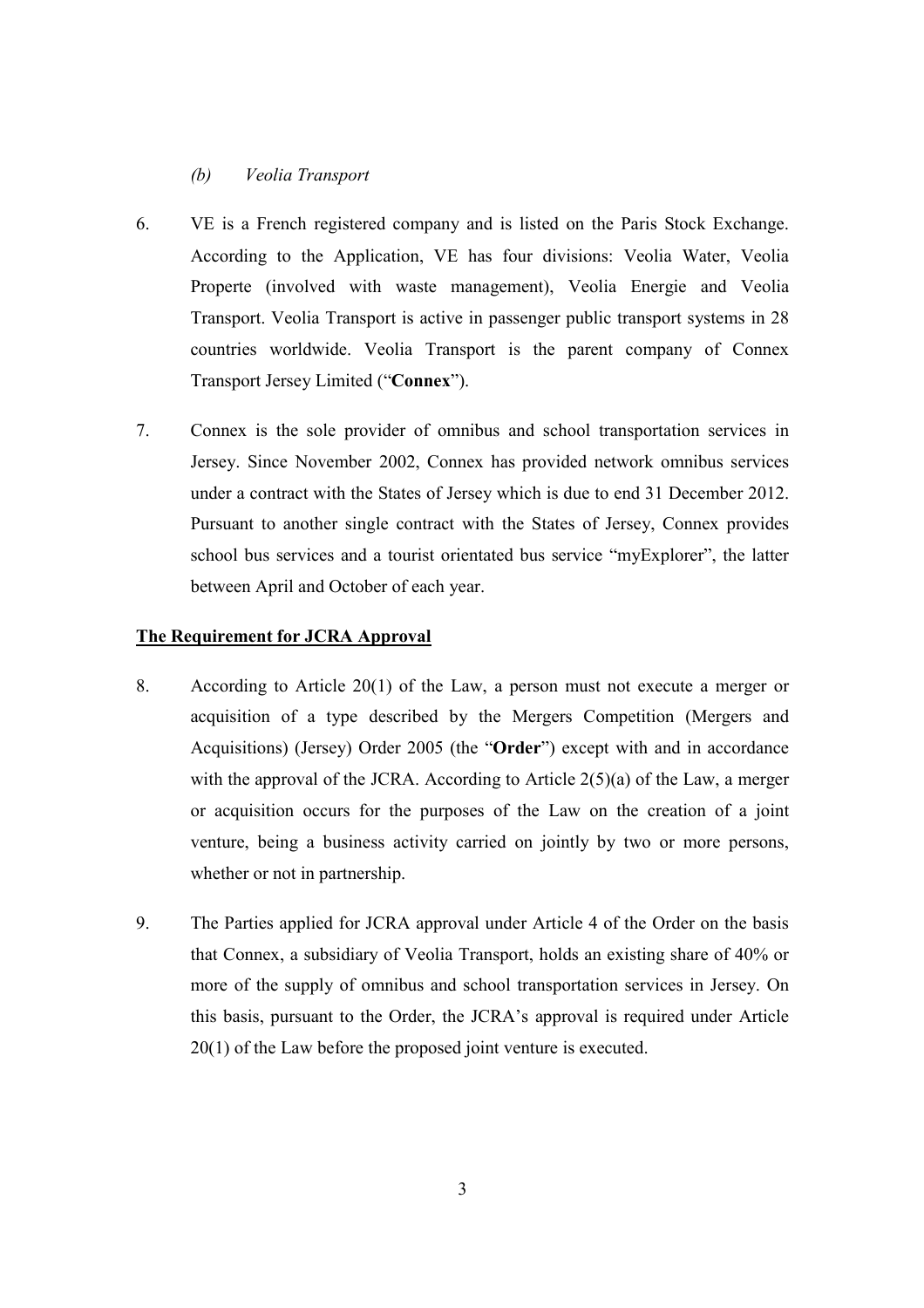#### Assessment

10. Under Article 22(4) of the Law, the JCRA must determine if the proposed venture would substantially lessen competition in Jersey or any part thereof, pursuant to the procedures set forth in the JCRA Merger Guideline.<sup>1</sup> As detailed below, the JCRA concludes that this would not be the case.

## Defining the affected relevant market(s)

## (i) The Relevant Product Market(s)

- 11. "A relevant product market comprises all those products and/or services which are regarded as interchangeable or substitutable by the consumer, by reason of the products' characteristics, their prices and their intended use."<sup>2</sup>
- 12. The Parties suggest that the relevant economic markets in which Connex has been active are:
	- the provision of omnibus services,
	- the provision of school bus services, and
	- the provision of the leisure service.

Regarding the provision of omnibus services, the Parties distinguish omnibus services (that make a particular route and stop to pick up to set down passengers along the line of the route) from char-à-banc services - such as offered in Jersey by Tantivy - (that make a journey from one point to another which does not involve a stop to take up or set down passengers except in the neighbourhood of the point of departure and of the common destination). The leisure service is a tourist orientated "step on step off service" using a single ticket.

<sup>1&</sup>lt;br><sup>1</sup> JCRA Guideline, *Mergers and Acquisitions* at 6.

 $2$  European Commission Notice on the definition of the relevant product market for the purposes of Community competition law, O.J. C 372 (9 December 1997), at 2.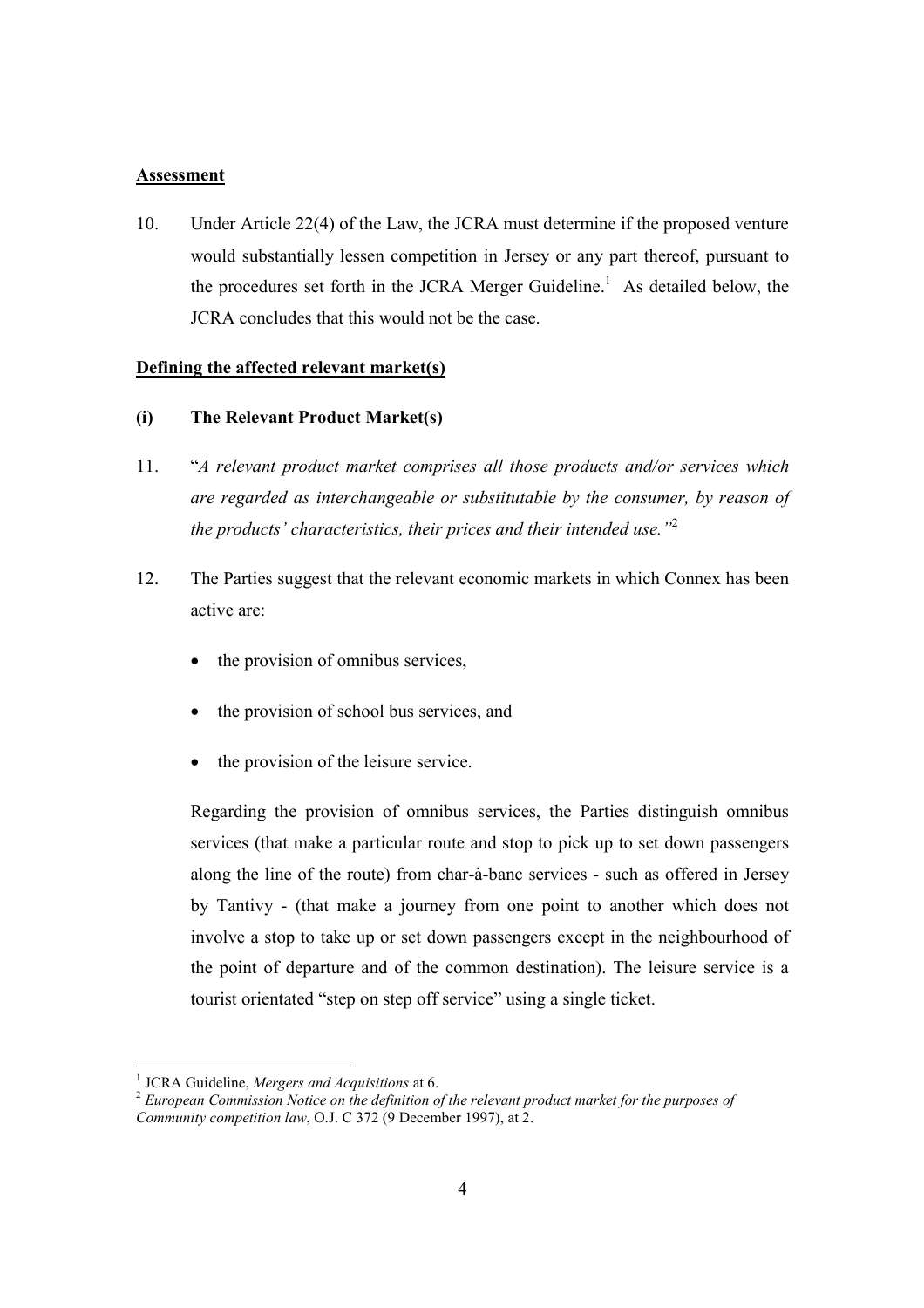- 13. The JCRA distinguishes two possible categories of relevant markets. The first category relates to the various bus services. For the purpose of this Decision it is not necessary to determine to what extent the various forms of public transport are substitutes as only one of the Parties is currently supplying public transport services in Jersey. The proposed joint venture therefore would not affect competition for public transport services in Jersey irrespective of the definition of the relevant product market.
- 14. The second category relates to the award of the contracts for the school bus and leisure services and the omnibus services. The public transport contracts have been subject of a public tender process. Public tender processes are often in relation to unique, or at least infrequent, contracts and projects. In a way, many public tender processes constitute their own relevant product market, resulting in for example joint bids by undertakings that normally operate in competition. The competitive constraints are exerted by the other bidders participating in that particular public tender process.
- 15. For the purpose of this Decision, therefore, the relevant product markets are the public tender processes for the school bus and leisure services and the omnibus services.

# (ii) The Relevant Geographic Market

- 16. "The relevant geographic market comprises the area in which the undertakings concerned are involved in the supply and demand of products or services, in which the conditions of competition are sufficiently homogeneous and which can be distinguished from neighbouring areas because the conditions of competition are appreciably different in those area".<sup>3</sup>
- 17. According to the Parties the relevant geographic market is exclusively local.

 $\frac{1}{3}$  Ibid, at 8.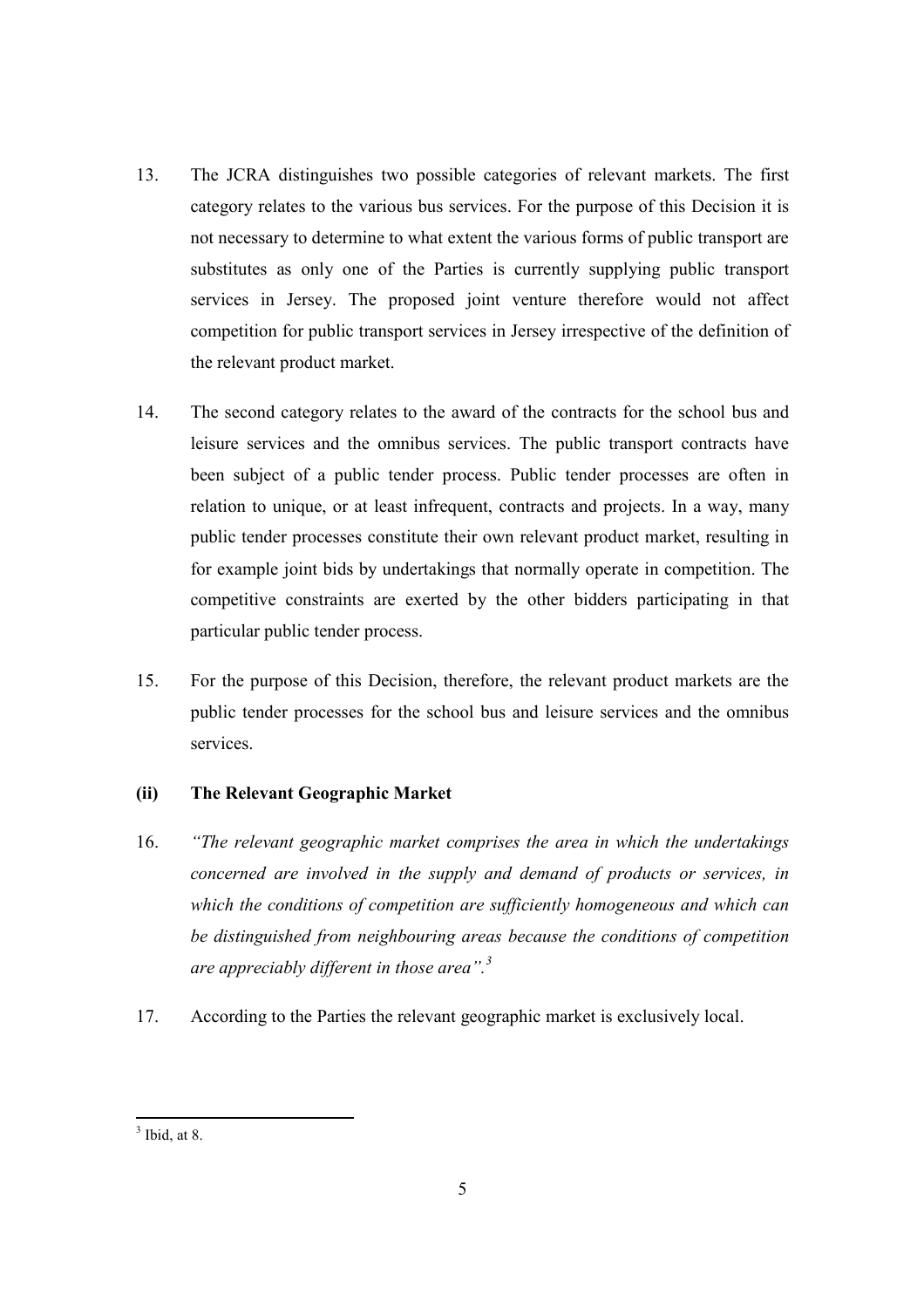18. The JCRA concludes that there is no need to define the relevant geographic market as the conclusion of the competitive analysis indicates no substantial lessening of competition in Jersey or any part of Jersey irrespective of the definition of the relevant geographic market.

# Effect on Competition

- 19. In a bidding market, markets shares based on turnover at a specific moment in time may not effectively reflect competitive constraints on the companies supplying goods and services at that particular moment in time. Guidance by the European Commission suggests that the numbers of player, rather than sales, may be most appropriate for calculating market shares in a bidding market.<sup>4</sup>
- 20. As a result of the proposed joint venture, control in Connex will change as CDC will obtain joint control. Connex in Jersey has been involved in several bids – in 2002 for the omnibus contract and in 2006 for the school bus service contract.
- 21. The JCRA has assessed to what extent competition for future public transport contracts in Jersey could be affected as a result of the proposed concentration. The underlying assumption for this analysis is that the interest to submit a bid in a previous tender process for public transport services in Jersey provides an indication for such interest in future tender processes.
- 22. [REDACTED] Transdev is active in the sector of passenger transport in France, the United Kingdom, Portugal, Spain, Italy, Germany, the Netherlands, Canada and Australia. Therefore, the JCRA considers Transdev at least as a potential bidder for the contract for public transport services in Jersey, the current one of which expires in 2012.
- 23. The Parties assess that there are many operators that should be considered to readily meet the requirements to submit a successful bid for the future Jersey public transport services contract. The Parties identify Tantivy, Arriva,

 $4$  Ibid, at 54.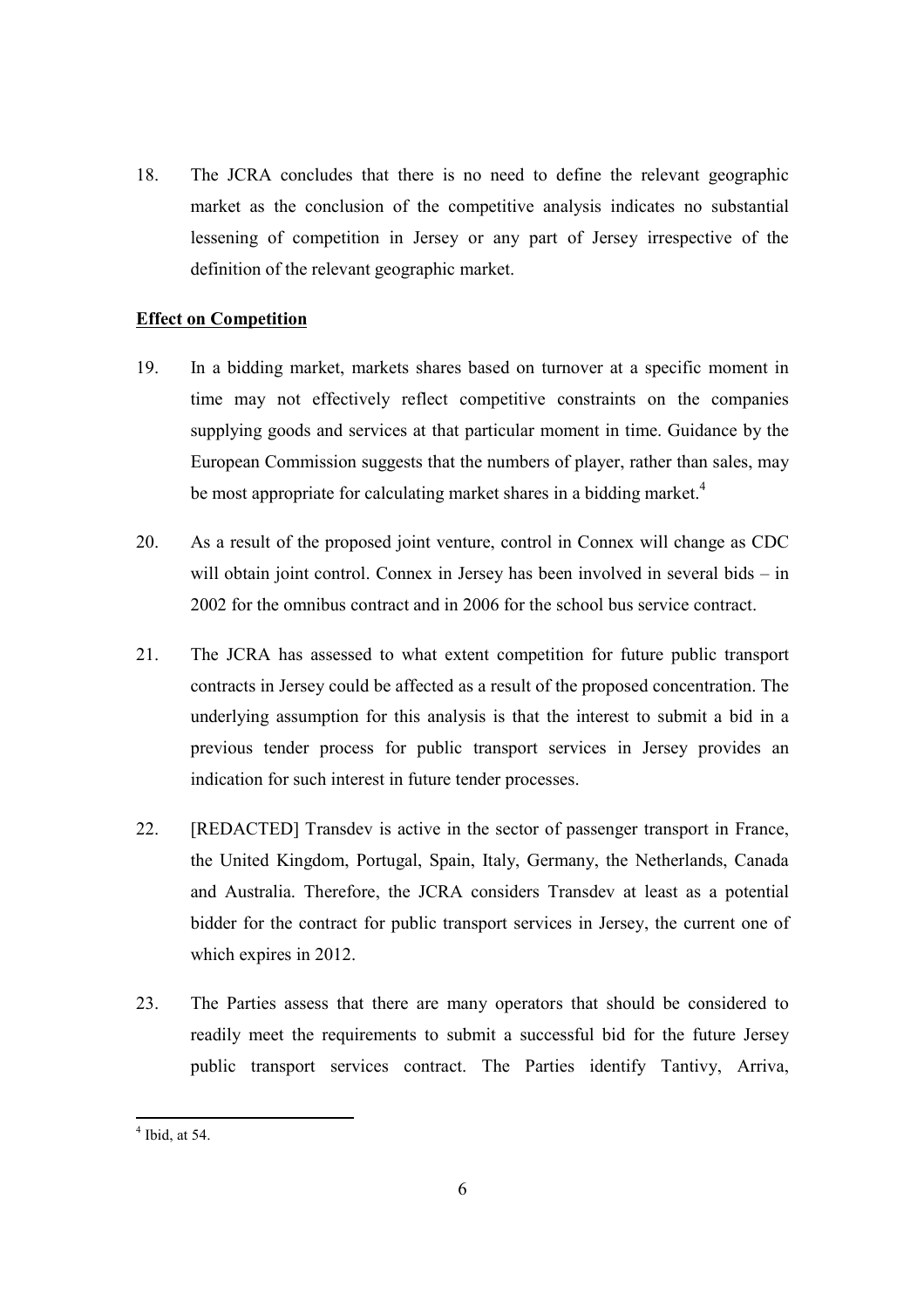FirstGroup, Stagecoach Group, Go-Ahead Group, National Express Group, Keolis and RATP. The JCRA has no reason to assume that the conclusion that a significant number of operators would be able to big against Connex in a future tender process for Jersey public transport services is incorrect.

- 24. The JCRA notes that Connex's successful bid for the omnibus contract was in competition with the then-incumbent operator. This indicates that an entrant imposed a competitive constraint upon the incumbent, and there is no reason to assume that this would not equally be the case for future tender process regarding public transport services in Jersey.
- 25. Based on this information, the JCRA concludes that the proposed joint venture is not likely to result in a substantial reduction of competition in the public transport bidding markets in Jersey.

### Ancillary Restraints

-

- 26. Article 8.5 of the Shareholders' Agreement of 4 May 2010 between CDC and VE contains a non-competition clause. Article 8.5(a) states that for the term of the agreement, (30 years), CDC and VE undertake not to develop, carry on and/or acquire, directly and/or indirectly, personally or through other entities, on any basis and in any way whatsoever, transport activities on the territory of counties in which Transdev and/or Veolia Transport are active.
- 27. Agreements, which do not form part of the asset or share transfer but are considered to be directly related and necessary to the implementation of the concentration, are identified as "ancillary restraints". Under competition law as defined in the European Union, ancillary restraints are subject to analysis in a merger review.<sup>5</sup>

 $5$  See Commission Notice on restrictions directly related and necessary to concentrations, O.J. C 56/03, (5) March 2005),  $\P$ [1, 10. Article 60 of the Law requires that, so far as possible, matters arising under competition law in Jersey are treated in a manner that is consistent with the treatment of corresponding questions arising under competition law in the European Union.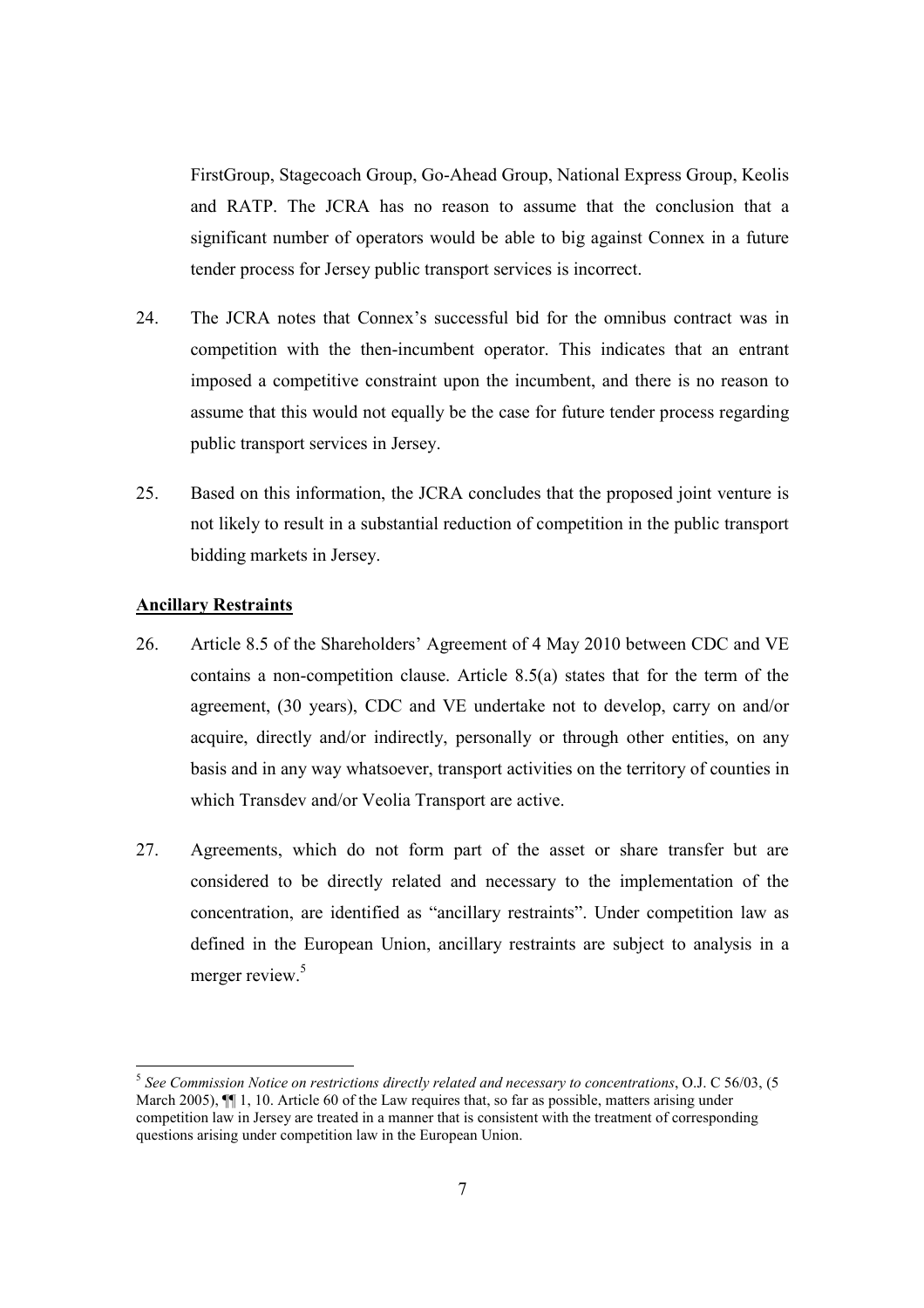- 28. In order to determine whether or not clauses of this kind are justified by the legitimate objective of implementing the concentration, it is necessary to consider whether their duration, their geographical field of application, their subject matter and the persons subject to them do not exceed what is reasonably necessary. This in turn, makes it necessary to examine what would be the state of competition if the clause did not exist.<sup>6</sup>
- 29. There can be good arguments to allow a non-competition clause between a joint venture and its shareholders. For example, a shareholder may have an economic incentive to offer products or services developed by the joint venture for its own account. Without a non-compete clause, undertakings may be reluctant to enter into a joint venture even though the joint venture may have clear benefits not only for the shareholders but also for the economy or society in general.
- 30. According to European Commission Guidance applicable to commonly encountered restrictions in cases of joint ventures, a non-competition obligation between the parent undertakings and a joint venture may be considered directly related and necessary to the implementation of the concentration where such obligations correspond to the products, services and territories covered by the joint venture agreement or its by-laws.<sup>7</sup> This is the case here with respect to the proposed joint venture, as the scope of the non-competition clause is limited to the joint venture's provision of transport services. This non-competition clause would therefore appear to be in accordance with the relevant EC guidance cited above, and the JCRA has no reason to deviate from this guidance in this case.

#### **Other**

-

31. The JCRA received one comment in response to its public consultation. The comment appeared to relate to environmental concerns. The JCRA's remit under the Law in merger review is to determine whether or not the merger or acquisition

<sup>&</sup>lt;sup>6</sup> See ECJ Case 42/84 Remia, par.18-20 and CFI Case T-112/99 Métropole Télévision, par.109.

<sup>&</sup>lt;sup>7</sup> Commission Notice on restrictions directly related and necessary to concentrations (see footnote 5), at section 36.